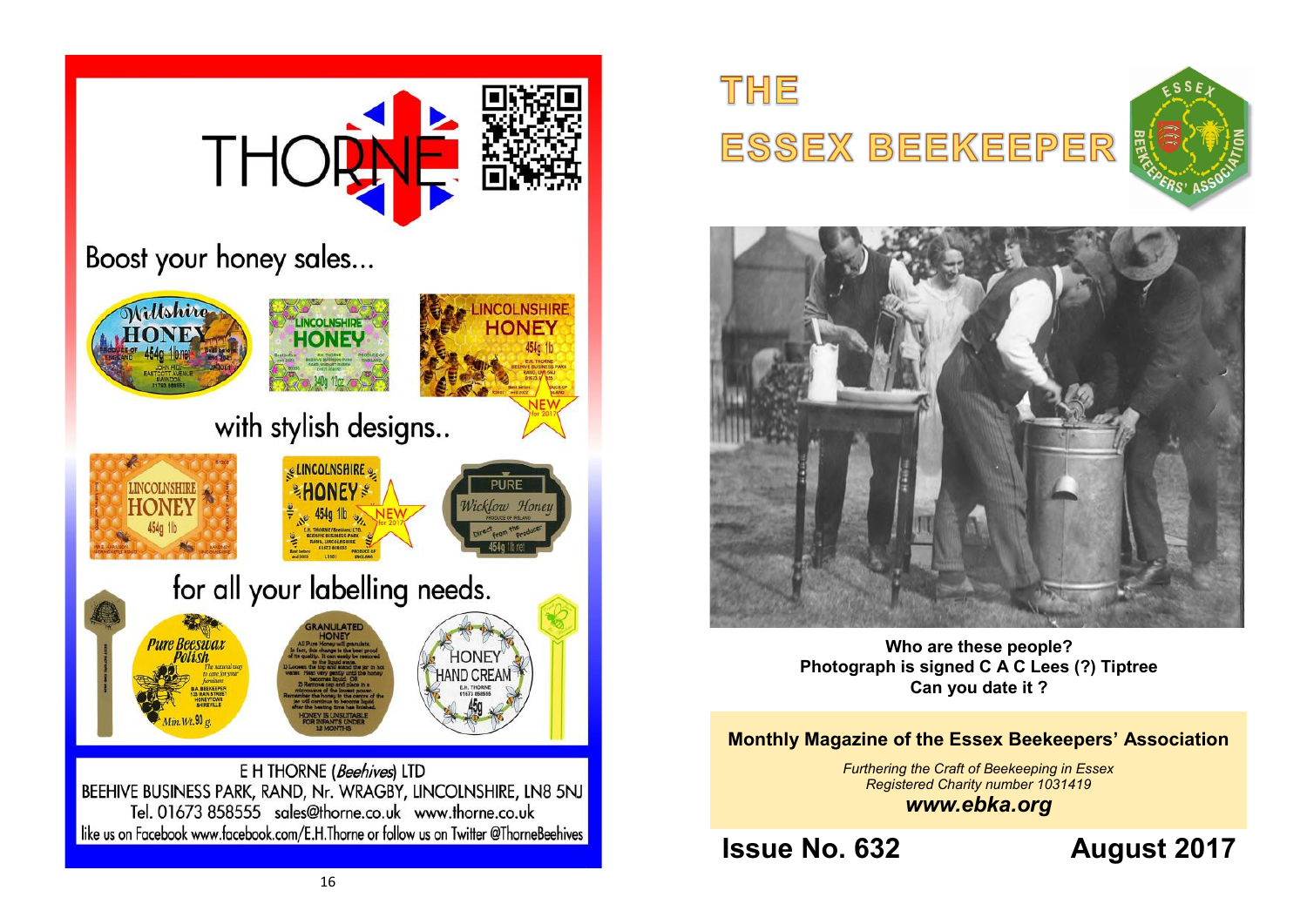### **Divisional Meetings Diary dates for August & September 2017**

| 3 Aug            | Thursday<br>8.00pm | <b>Harlow</b>            | Divisional Honey Show - Kings Church, Red Willow,<br>Harlow                                                                                                                                          |
|------------------|--------------------|--------------------------|------------------------------------------------------------------------------------------------------------------------------------------------------------------------------------------------------|
| 19 Aug           | <b>Saturday</b>    | <b>Epping</b><br>Forest  | and<br>the<br>methods'<br>'Extraction<br>Chingford<br><b>Horticultural Hall</b>                                                                                                                      |
| 20 Aug           | Sunday<br>3.00pm   | <b>Braintree</b>         | <b>Apiary Meeting - Stebbing/Great Saling</b><br>area.<br>Contact Jan French 07725 166 609 for details                                                                                               |
| 21 Aug           | Monday<br>7.30pm   | Chelmsford               | 'Label Design' with James Curtis.<br>The Link,<br>Rainsford Road, Chelmsford CM1 2XB                                                                                                                 |
| 23 Aug           | Wed<br>7.30pm      | Southend                 | 'What makes bees tick?' (Glands, Hormones,<br><b>Pheromones, sense organs, etc.)</b> - Pam Hunter<br>(Master Beekeeper & BBKA Examinations Officer) at<br>WI Hall, Bellingham Lane, Rayleigh SS6 7ED |
| 24 Aug           | Thursday<br>7.30pm | <b>Colchester</b>        | 'How was the season for you?' - Successes and<br>Langham Community Centre, School Rd<br>Failures.<br><b>CO4 5PA</b>                                                                                  |
| $27 - 28$<br>Aug | Sunday<br>& Monday | Saffron<br>Walden        | Countess of Warwick's Show incl Divisional<br>Honey Show. Little Easton. Great Dunmow CM6 2JJ                                                                                                        |
| 2 Sept           | <b>Saturday</b>    | County<br><b>Event</b>   | <b>Annual Honey Show at Orsett Showground,</b><br>Grays RM16 3JU                                                                                                                                     |
| 7 Sept           |                    | <b>Harlow</b>            | ' Winter preparation' - Kings Church, Red Willow,<br>Harlow CM19 5PA                                                                                                                                 |
| 7 Sept           | Thursday<br>8.00pm | <b>Romford</b>           | 'Mock Honey Show' with Helen Kingsford. Chadwick<br>Hall, Main Road, Gidea Park RM2 5EL                                                                                                              |
| 16 Sept          | Saturday<br>2.30pm | <b>Saffron</b><br>Walden | 'Taster Session for Prospective beginners - Mead-<br>owfield, Thaxted Road, Wimbish CB10 2UY<br>Enquiries info@swbka.org                                                                             |
| 18 Sept          | Monday<br>7.30pm   | Chelmsford               | <b>Honey</b><br>Show'<br>The<br>Link,<br>Rainsford<br>Road,<br>$\sim$<br>Chelmsford CM1                                                                                                              |
| 20 Sept          | Wed<br>7.30pm      | Dengie 100<br>& Maldon   | Members meeting - Oak House, High Street, Maldon<br><b>CM9 5PF</b>                                                                                                                                   |
| 21 Sept          |                    | Epping<br>Forest         | 'Winter Preparation & Varroa Control' - Chingford<br>Horticultural Hall.                                                                                                                             |
| 24 Sept          | Sunday<br>3.00pm   | <b>Braintree</b>         | Apiary Meeting - White Notley, CM8 1RN                                                                                                                                                               |
| 27 Sept          | Wed<br>7.30pm      | <b>Southend</b>          | 'Fun Quiz Evening' - WI Hall, Bellingham lane,<br>Rayleigh, SS6 7ED                                                                                                                                  |
| 28 Sept          |                    | Colchester               | 'Are you ready for winter?' - Langham Community<br>Centre, School Rd CO4 5PA                                                                                                                         |

**Please notify Jean by the 4th of each month of your meetings, Jean Smye - jsmye@sky.com**

**President of EBKA** Pat Allen Hon CLM

#### **Trustees:**

**Chairman**: *Ian Nichols* 17 Dyers Hall Road, Leytonstone, London E11 4AD email ian@iannichols.demon.co.uk tel. 0208 558 4733 / 07980 299 638 **Secretary**: *Michael Webb* 19 Ingrebourne Gardens, Upminster, Essex RM14 1BQ email gsecebka@virginmedia.com tel. 01708 250 606 / 07712 490 511 **Treasurer**: *Tom Keeper* 24 Purbeck Road, Hornchurch RM11 1NA

| <b>Braintree</b>        | <b>Stuart Mitson</b>   | stuart.mitson@btinternet.com    |
|-------------------------|------------------------|---------------------------------|
| Chelmsford              | Peter Aldridge         | phaldridge@btinternet.com       |
| Colchester              | <b>Tom Geddes</b>      | tom.geddes@btinternet.com       |
| Dengie Hundred & Maldon | Mark Hallows           | trustee@dmbka.org.uk            |
| Epping Forest           | Don McHale             | donaldmchale@gmail.com          |
| Harlow                  | <b>Martin Cavalier</b> | cavalier@btinternet.com         |
| Romford                 | <b>Paul Wiltshire</b>  | paul.g.wiltshire@btinternet.com |
| Saffron Walden          | Vanessa Wilkinson      | vwilkinson27@hotmail.com        |
| Southend                | Chad Colby-Blake       | chadlyboy@blueyonder.co.uk      |

#### **Divisional Contacts:**

**Braintree**: Jan French 07725 166 609 **Chelmsford**: James Curtis 07940 757 831 **Colchester**: Morag Chase 01206 522 576 **D.H. & Maldon**: Carlie Mayes 07979 862 952 **Harlow**: Nick Holmes 07730 735 752 **Epping Forest**: Robin Harman 07971 237 312 **Romford:** Pat Allen 01708 220 897 **Saffron Walden**: Vanessa Wilkinson 01799 542 337 **Southend**: Pat Holden 01702 477 592 **EBKA Education Secretary:** Jane Ridler Old Barn House, 36 Walden Road, Sewards End, Saffron Walden, Essex CB10 2LF 01799 218 023 jane.ridler@uwclub.net **EBKA Examinations Secretary:** Pat Allen , 8 Franks Cottages, St Mary's Lane, Upminster, Essex RM14 3NU *The Essex Beekeeper* **Magazine: Editor**: Jean Smye, email: jsmye@sky.com tel. 07731 856 361 **Advertising**: Jean Smye email: jsmye@sky.com tel. 07731 856 361 **Mailing Secretary:** Michael Elliott email: michaelelliott55@sky.com **Web site**: Nick Holmes email: webmaster@essexbeekeepers.com **Printed by Streamset, 12 Rose Way, Purdeys Industrial Estate, Rochford, Essex SS4 1LY Regional Bee Inspectors for EBKA Region:** Epping Forest and Romford Divisions (excluding Brentwood): Diane Steele diane.steele@fera.gsi.gov.uk tel. All other Divisions: Keith Morgan keith.morgan@fera.gsi.gov.uk tel. 01485 520 838 or 07919 004 215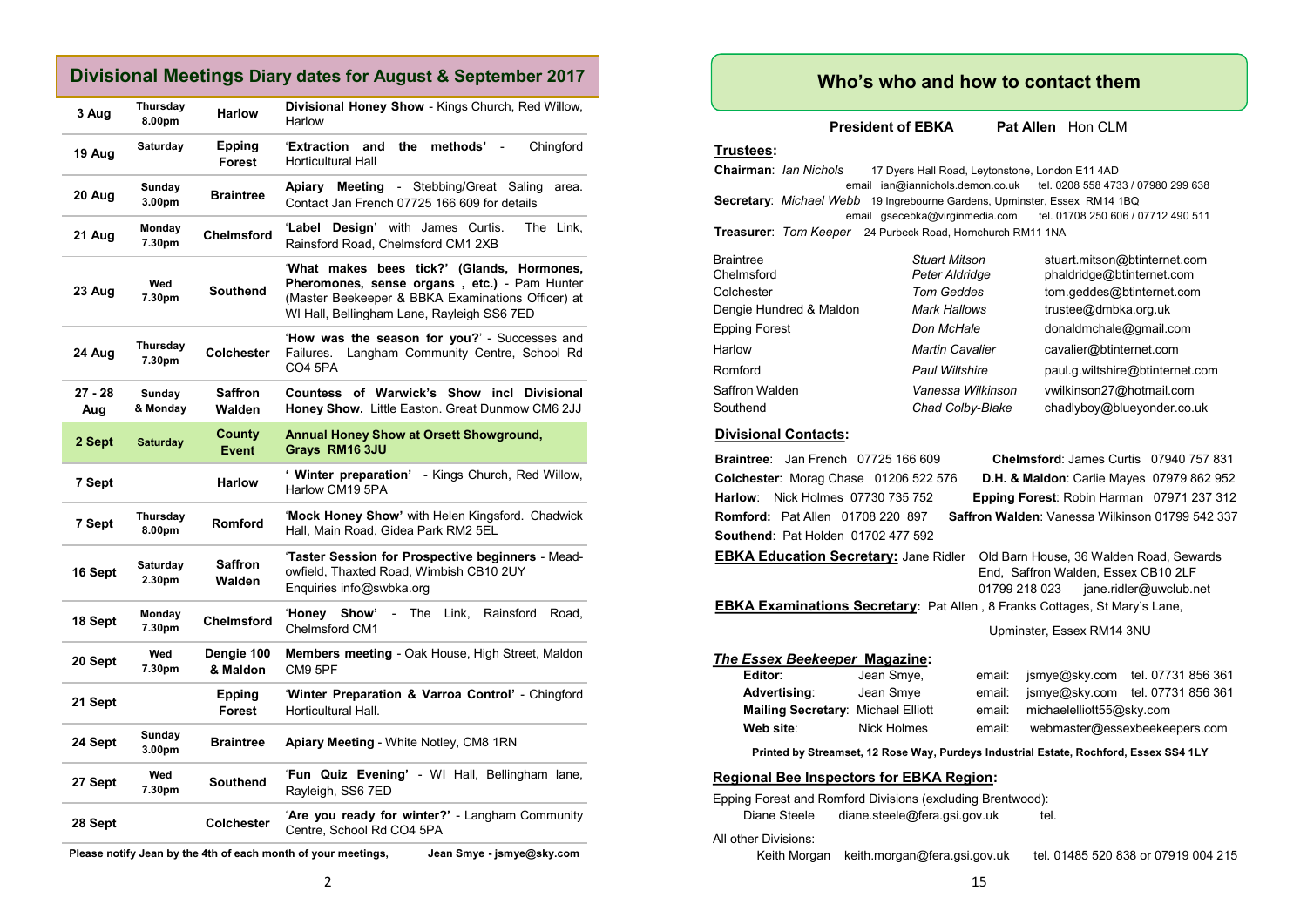### *Did you know?* **Bees can detect electric fields.**

Professor Daniel Roberts of Bristol University has proved that bees can detect these fields but the usefulness to bees of this ability is not fully understood. As bees fly they gather a positive electric charge because of the slight ionisation of the atmosphere, particularly when it is dry. This charge is quite low, probably about 100 volts.

As a bee approaches a flower, normally earthed through the water rich stem, the difference in potential, over say five or so centimetres, sets up an electric field detectable to the bee.

Professor Roberts suggests that if a bee actually alighted on part of a flower, say the pollen source, some charge would transfer to the flower part. The resulting raised potential may last some time so that a second bee approaching the same pollen source soon after would experience a smaller



difference of potential and therefore less of an electric field.

Thus bees could use this ability to save time and precious energy as they would be able to know before landing on the flower whether it had already been visited in the recent past.

*Peter Carden* **Beekeepers Association of the ACT (***Australian Capital Territory***) via ebees**

# **The Bee Shed**

**Approved** *N***ational** *B***ee** *S***upplies Stockist and Distributor** A Range of Frames and Foundation Hives and Hive Parts, Tools and Equipment Open by Appointment: Please call Wendy on **07764 609 803** or Email: [beeshed@btinternet.com](mailto:beeshed@btinternet.com)  **f** The Bee Shed Stock

**Meepshole, Great Prestons Lane,** 

**Stock, Essex CM4 9RL**

**The 130th EBKA Annual County Show**

**Saturday 2nd September 2017 Orsett Showground, Thurrock, Essex RM16 3JU**

Still time to prepare I time to Press<br>your entries Still time<br>your entries<br>for the Annual Show



**Don't forget the two new Classes …….**

### Class 49 **Beeswax Polish**:

Any recipe containing beeswax may be used. Polish must be in a pot/jar designated for wax. Entry must comply with the legal labelling requirements for polish. The recipe to accompany the entry.

### Class 52 **Needlework**:

Any medium may be used, silk, wool, cotton, ribbon, etc. to produce an artistic work depicting any connection with the life of the honeybee. A maximum size of A5 or, if circular, a maximum diameter of 180mm / 7 inches. The work may be framed or left on the loom/frame as you wish. Title permitted. The back of the work must be accessible for inspection. A detailed description of the item may be displayed after judging.

and ……. A call for **Wax products**, etc. -

Blocks, candles, models, polish, other honey bee related items to sell on the 'Other products of the Hive' table.

Bring them in on the day.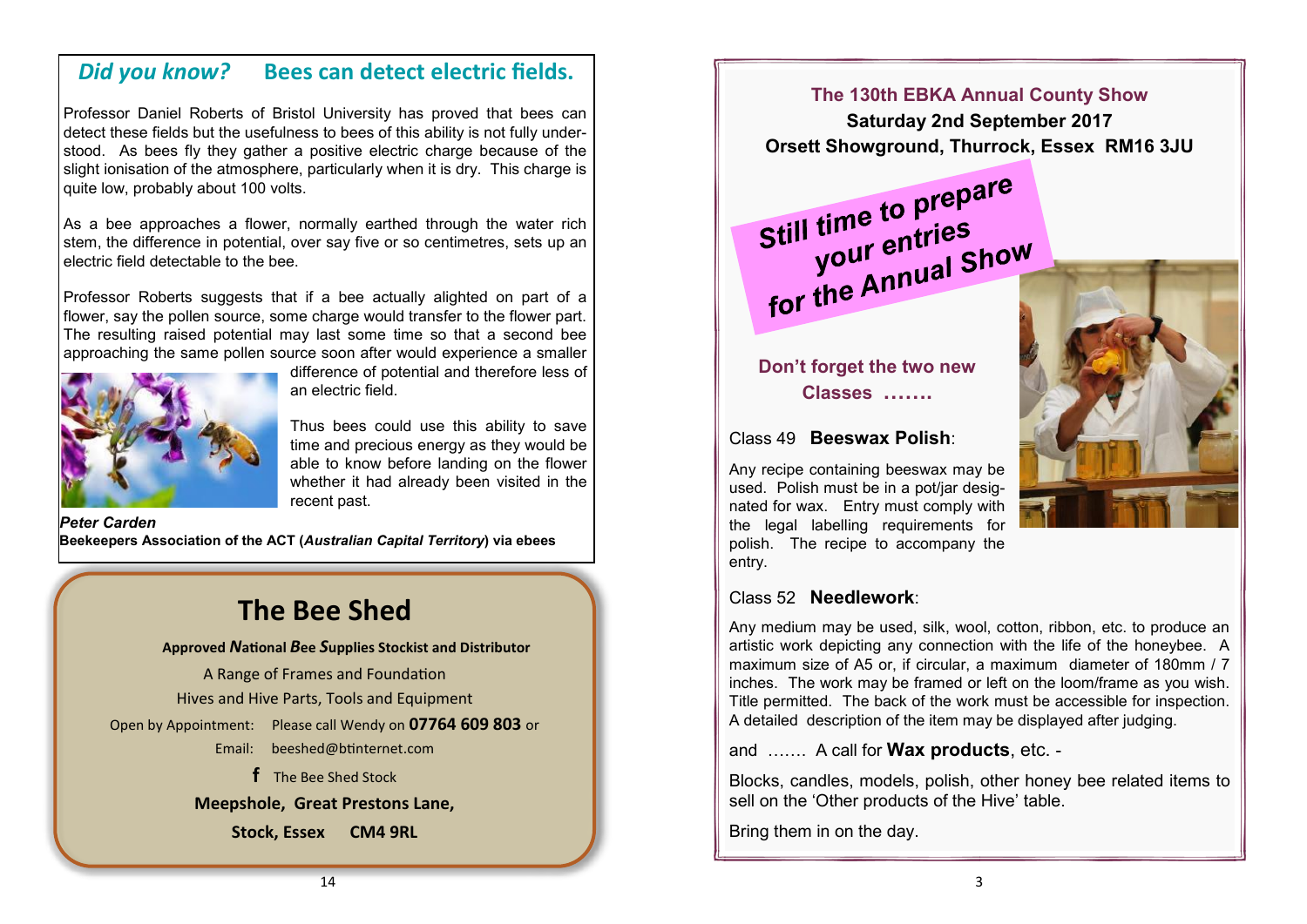### **EBKA 2017 Annual Conference**

Hosted by Colchester Division

### **Saturday, 21ST October 2017, 9.30am – 4.30pm**

Venue: Holiday Inn, Abbots Lane, Eight Ash Green, Colchester, CO6 3QL (just off the A12)

## **'Future Challenges and Opportunities'**

Our theme reflects the challenging times for beekeepers, and our speakers will discuss various aspects of these challenges. The speakers will include:

### **Dr Martin Bencsik**

Martin works in the School of Science and Technology at Nottingham Trent University, and conducts research into automated beehive condition monitoring.

### **Mr Norman Carreck**

Norman, who is well known to many beekeepers, is Science Director at International Bee Research Association. IBRA. His talk will be on '*Science and the Thinking Beekeeper'*. **Margaret Ginman**

Margaret is the General Secretary of the Bee Farmers Association, and will discuss the Apprentice Scheme, European Experiences and Brexit implications.

**Ticket Price £25, includes lunch.**

Cheques payable to '*Essex Beekeepers' Association Colchester Division'*

**Send with your contact details to The Treasurer, Crabtrees, Paynes Lane, Little Bromley, Manningtree, Essex, CO11 2PJ**





# **FOR SALE**

Candle making equipment including book, various wicks, thermometer and a selection of moulds/other items including silicone TS moulds (currently catalogued at over £80)

Freeman & Harding 1 lb honey jars, 1 gross with gold coloured metal lids, I gross with white plastic lids and 1 extra bag of white plastic lids - £50

15Kg Thornes Rectank with valve, 4 honey buckets with lids, stainless steel double slide honey strainer, 350+ granulation and mixed tamper evident labels - £30

**Janet Chipperfield - 0208 5176 118 (Dagenham)**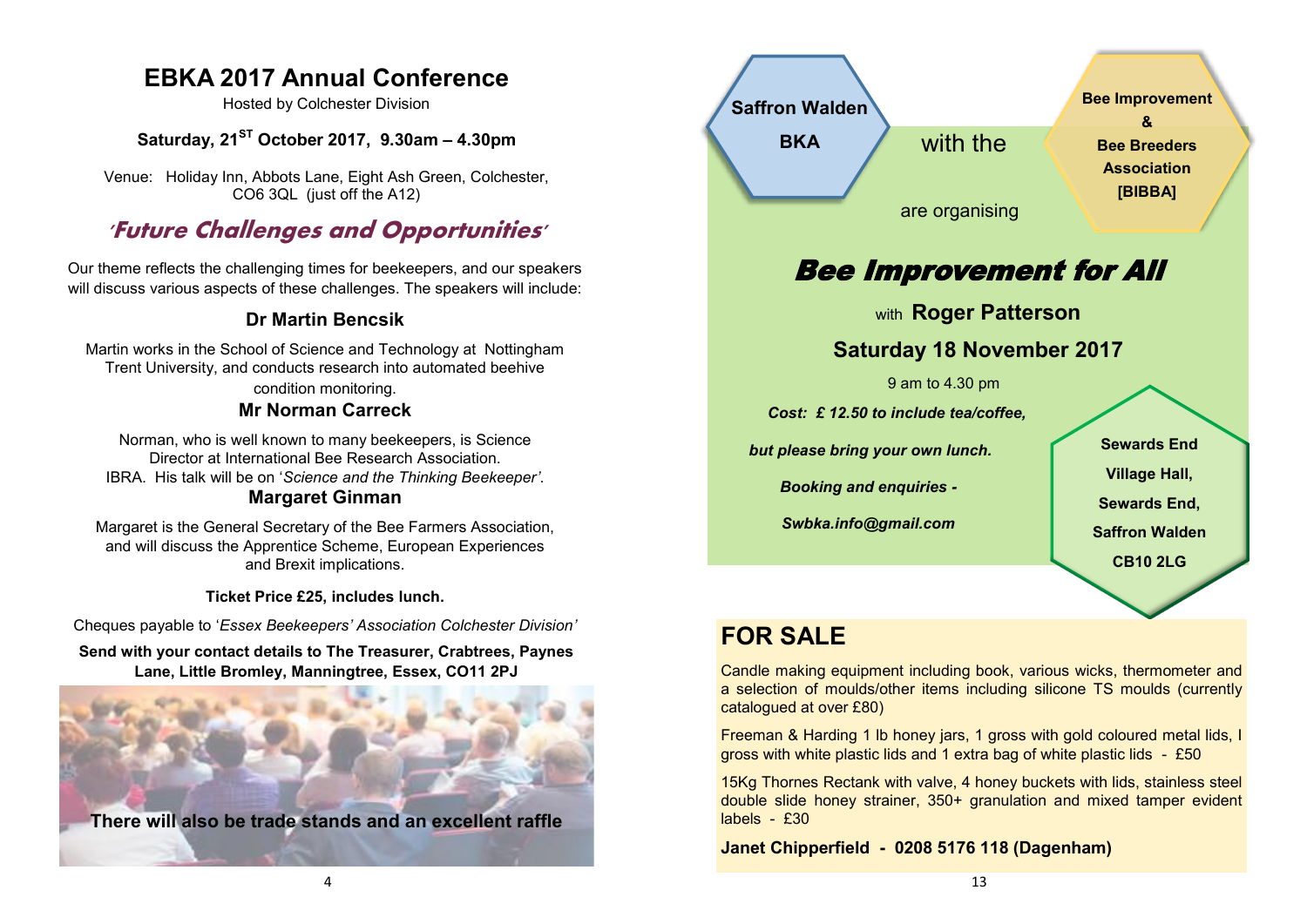**International Meeting of Young Beekeepers on BBC Countryfile**



The International Meeting of Young Beekeepers (IMYB) at Marlborough College in Wiltshire was filmed by the team at BBC Countryfile. It's the first time the competition has been held in England and was part of a programme devoted to the wonderful county of Wiltshire.



A five person BBC team arrived on the field where the meeting apiary was set up early on Friday 7th July. Presenter Anita Rani met the England Team Manager, Serena Watts, and our 3 competitors, May Smith, Younis Bashir and Sarah Bush. They competed in mixed teams with youngsters from 18 other countries that included India, Lebanon and Russia.

Sequences were shot with the whole crew suited up with the exception of a very calm sound man. The tests with live bees included making a nuc, marking drones, checking bees for diseases and grafting larvae for Queen rearing. Students also did classroom based stuff like working out which flower bees had collected nectar from by tasting honey, making frames and an anatomy quiz. Skep making was also featured.

Simon Cavill, BBKA Trustee and England Team Manager, said: "The event was a fantastic success which drew universal praise from the participants of the 19 countries including Russia and India. In fact, it was rated as the "best ever" by Dr Juri Piza who created the event in 2010. Marlborough College and their facilities were immaculate and their staff could not have been more helpful."

The Wiltshire edition of BBC Countryfile went out on Sunday 23rd of July.



### **BBKA Long Service Certificates for beekeepers of 50 years and over**

At the BBKA ADM in January each year, Associations are presented with certificates for those members who have been a beekeeper for 50 years or more.

The following members of EBKA have been awarded certificates since 2010.

| 2010<br><b>Sid Barker</b> |                        | Colchester                       |
|---------------------------|------------------------|----------------------------------|
|                           | <b>Kenneth Laws</b>    | Colchester                       |
|                           | W M Morgan             | Harlow                           |
|                           | <b>Eric Fenner</b>     | <b>Harlow</b>                    |
|                           | <b>B</b> Solomons      | <b>Harlow</b>                    |
| 2011                      | <b>Robert Pickford</b> | Saffron Walden                   |
|                           | David Blackwood        | Southend                         |
| 2014                      | <b>Roy Cropley</b>     |                                  |
|                           |                        |                                  |
| 2015                      | <b>Enid Ford</b>       | Romford                          |
| 2016                      | <b>Jill Solomons</b>   | <b>Harlow</b>                    |
| 2017                      | <b>Maurice Bacon</b>   | <b>Braintree</b>                 |
|                           | <b>Stuart Mitson</b>   | <b>Braintree</b>                 |
|                           | <b>Mick Lovell</b>     | <b>Braintree</b>                 |
|                           | <b>Derek Clark</b>     | Braintree (70 years Certificate) |
|                           |                        |                                  |

Secretaries of Divisions have been asked to check their records so that any requests for next year's BBKA ADM can be submitted later in the year.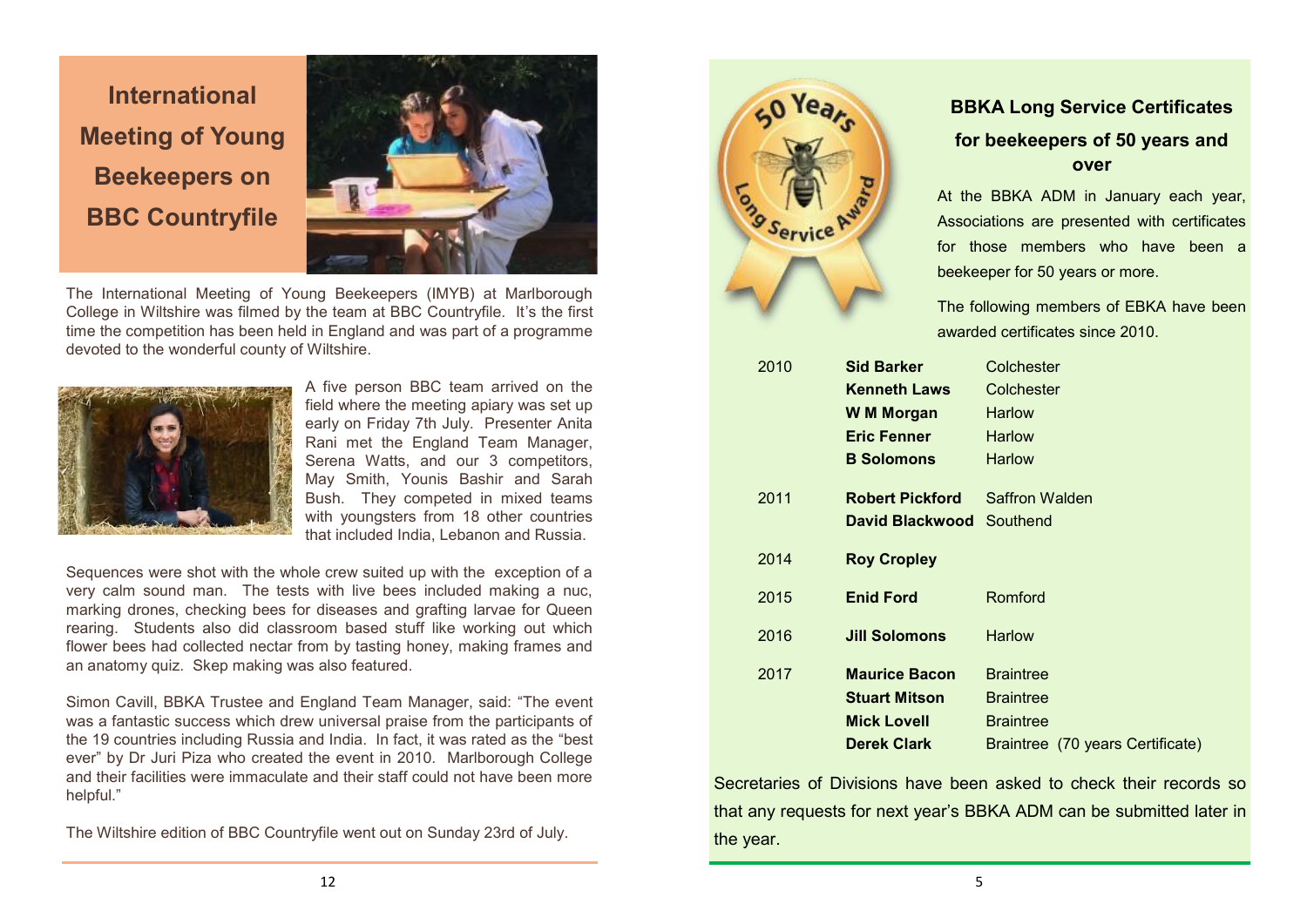### **Clive DeBruyn NDB opens Chelmsford's Divisional Apiary**

Article & photographs by Paul F Abbott Chairman of Southend on Sea & District Division



On the pleasant sunny midsummer evening of Monday  $19<sup>th</sup>$ June 2017, Clive DeBruyn, Essex beekeeping expert and one-time County Beekeeping Instructor ceremoniously cut the ribbon to open Chelmsford's new Divisional Apiary at historic Hylands House.

*'joyful*

*apiaristical* 

*inaugural* 

*event'*

It was right and fitting that the national beekeeping treasure that is Clive DeBruyn NDB should formally open the splendid new apiary in the grounds of this grade two listed building.

The apiary is sited in a secure secluded spot beneath the outer wall of the Victorian garden where the estate workers used to cultivate their own fruit and vegetables.

An eager congregation of suited Chelmsford and Essex beekeepers gathered together, banner unfurled, to witness this joyful apiaristical inaugural event.

# **What Rev. Gilbert White heard?**

On 28th June 1792 - 225 years ago - the Rev Gilbert White, a pioneering English naturalist living in Selborne, Hampshire, heard a mysterious sound which he documented:

#### "*Humming in the Air*

*There is a natural occurrence to be met with upon the highest part of our down in hot summer days, which always amuses me much, without giving me any satisfaction with respect to the cause of it; and that is a loud audible humming of bees in the air, though not one insect is to be seen. This sound is to be heard distinctly the whole common through, from the Moneydells to Mr White's avenue gate. Any person would suppose that a large swarm of bees was in motion, and playing about over his head. This noise was heard last week on June 28th.*

From *The Natural History of Selborne* by Rev Gilbert White (1720 - 1793) published in 1789.

Gilbert White did not know what it was, but we now realise that it was almost certainly the sound of a Drone Congregation Area (DCA) -where male honey bees go to mate on the wing with Queens. No one can satisfactorily define the characteristics of these special areas, but they can persist year after year - seemingly century after century as today 225 years later, Sheep Down on Selborne Common (now owned by the National Trust) is still a Drone Congregation Area.

*[This story featured on Paddy O'Connell's Slow Radio feature on BBC Radio 4 on 25 June 2017.]*

#### *Courtesy of Vita-Europe blog*

#### **LATEST NEWS ON NEONICOTINOIDS:**

Article by Sam Wong in New Scientist - 3 July 2017.

See https:/www.newscientist.com/article/2139197-strongest-evidence-yet-thatneonicotioids-are-killing-bees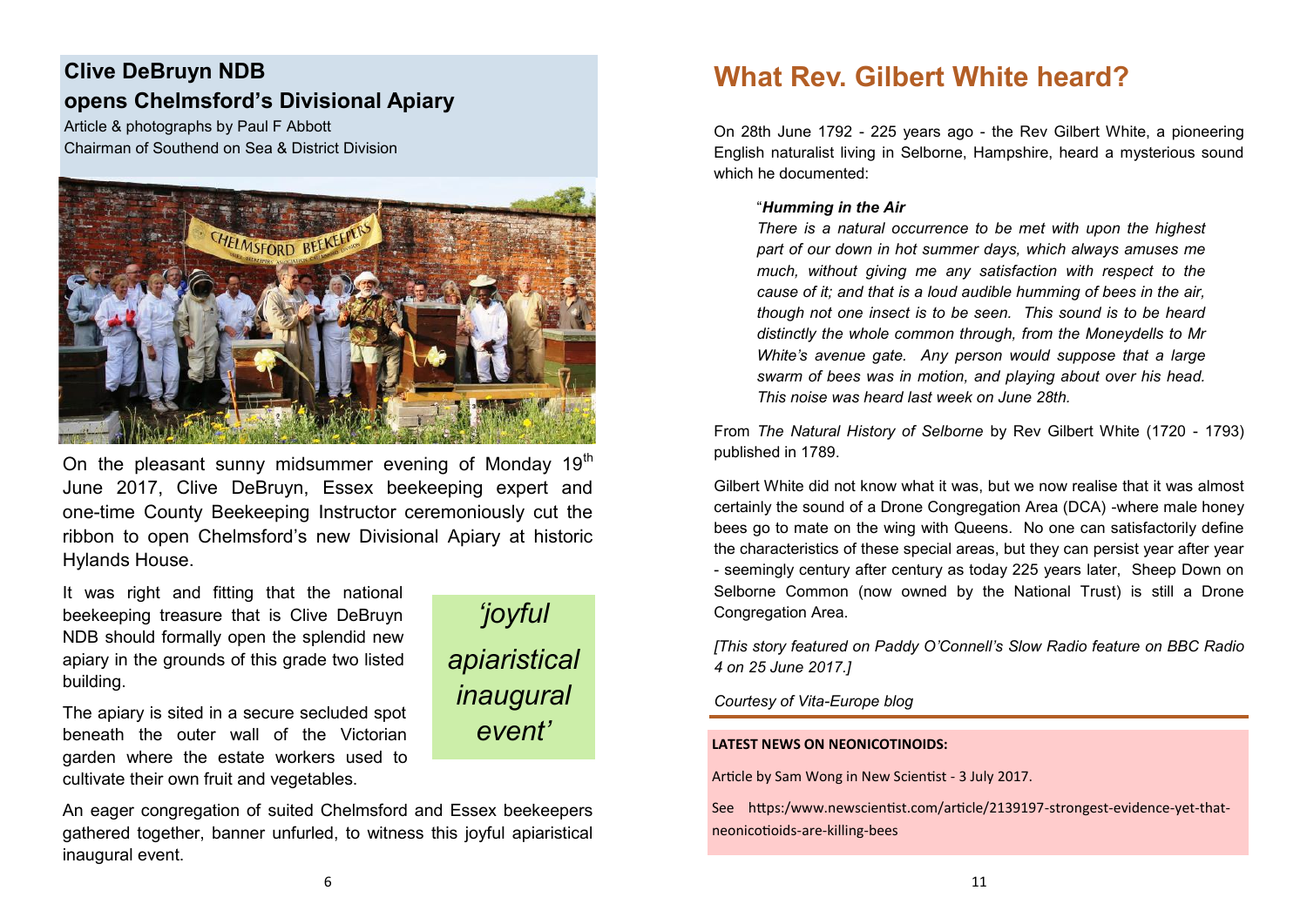### **Viper's Bugloss and other** *Echium spp*

Viper's Bugloss (*Echium vulgare*) is a plant which is patchy in its distribution. It likes light sandy or calcareous soils and I have seen quantities of it growing at Land's End, Lulworth Cove in Dorset and at the Dungeness Nature Reserve in Kent. It is a tall hairy plant with beautiful spikes of purple/blue flowers which are always covered with insects of various sorts. Members of this group, particularly *E. plantagineum* are now being grown commercially for their oils which are high in some of the essential fatty acids such as Omega-3 and Omega-6.

#### **Phacelia tanacetifolia**

One of my favourite plants. I grow it in the garden every year and advertise its value for pollinators everywhere I go. It is an annual, flowering about eight weeks after sowing, extremely easy to grow – just broadcast the seed

and rake it in lightly – and in flower for a long period. It grows to about two feet in height and is rather floppy, so needs support. It will self-seed but is shallow rooted and so not a problem. All pollinating insects love it and honey bees collect nectar and pollen from it. The latter is blue, as are the flowers. They are produced in spirals, rather like a snail's shell, which open from the base and gradually uncurl. The seed is included in many mixtures for insects and has been used to attract hoverflies which then produce larvae to eat the aphids on adjacent crops.



**Photo: Celia Davis** *Phacelia* **flowers showing the long stamens which carry blue pollen**

#### **Other species**

The family includes the Lungworts (*Pulmonaria spp*).. These are excellent bumblebee plants but their flowers are too long to give access for honey bees. They are particularly valuable for bumblebee queens when they emerge in the spring. Comfrey (*Symphytum spp*)is quite invasive but can be kept under control and cut down two or three times a year to add to the compost heap or to soak to make a good liquid fertiliser.

The family as a whole is well worth investigating both for its beauty and its insect potential. Most of the members are hairy and have rough stems, although *Phacelia* is quite smooth. Flowers in some species may be pink or white sometimes, but blue is the predominant colour.



- *Do the bees have enough room!*
- *Is the queen present and laying the correct eggs?*
- *Is the colony building up as expected, and are there signs of queen cells?*
- *Is there any disease, which should be recorded and suitably treated?*
- *Does the colony have enough stores?*

**These are the five questions to ask yourself upon opening a hive**.

#### **PETER DALBY - PEBADALE APIARIES**

For all your beekeeping and apitherapy supplies **Large Stock held - all year round** *Competitive prices; any item not stocked to special order* **37 Cecil Road, Cheshunt, Hertfordshire EN8 8TN Tel: 01992 622645 Email: pebadalebees@btinternet.com Open Mon - Sat** Telephone before calling **(any reasonable time) CLOSED SUNDAY Agent for E H Thorne and Northern Bee Books**

7

A cream tea reception within Hylands House immediately followed the opening, whereupon Clive delivered a dynamic general talk on beekeeping, of interest to both apiarists and public alike.

Clive DeBruyn recommended several books on beekeeping, particularly "*Guide to Bees and Honey"* by former Essex County Lecturer Ted Hooper MBE and the following: